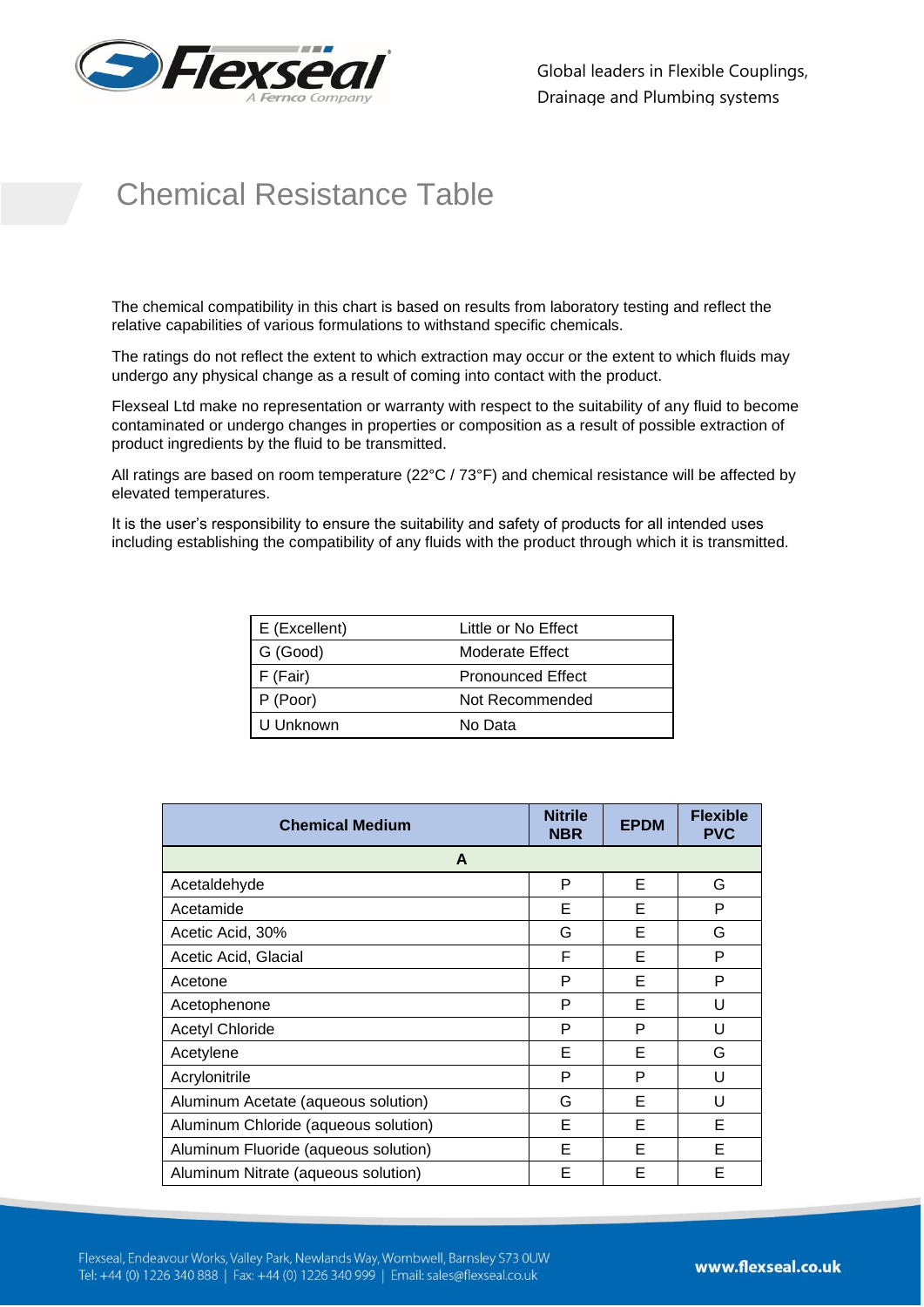

| <b>Chemical Medium</b>                  | <b>Nitrile</b><br><b>NBR</b> | <b>EPDM</b> | <b>Flexible</b><br><b>PVC</b> |
|-----------------------------------------|------------------------------|-------------|-------------------------------|
| Aluminum Phosphate (aqueous solution)   | Е                            | Е           | U                             |
| Aluminum Sulphate (aqueous solution)    | Е                            | Е           | Е                             |
| Ammonia Gas (cold)                      | E                            | E           | E                             |
| Ammonia Gas (hot)                       | P                            | G           | E                             |
| Ammonium Carbonate (aqueous solution)   | P                            | E           | E                             |
| Ammonium Chloride (aqueous solution)    | E                            | E           | E                             |
| Ammonium Hydroxide (concentrated)       | P                            | Е           | E                             |
| Ammonium Nitrate (aqueous solution)     | Е                            | E           | Е                             |
| Ammonium Nitrite (aqueous solution)     | E                            | E           | U                             |
| Ammonium Persulphate (aqueous solution) | P                            | E           | Е                             |
| Ammonium Phosphate (aqueous solution)   | E                            | E           | E                             |
| Ammonium Sulphate (aqueous solution)    | E                            | E           | E                             |
| Amyl Acetate                            | P                            | F           | P                             |
| Amyl Alcohol                            | G                            | Е           | P                             |
| Amyl Borate                             | E                            | P           | U                             |
| Amyl Chloronapthalene                   | P                            | P           | U                             |
| Amyl Napthalene                         | P                            | P           | U                             |
| Aniline                                 | P                            | E           | P                             |
| <b>Aniline Dyes</b>                     | P                            | Е           | U                             |
| Aniline Hydrochloride                   | G                            | G           | P                             |
| <b>Animal Fats</b>                      | Е                            | G           | P                             |
| Ansul Ether (Anesthetics)               | F                            | F           | U                             |
| Aqua Regia                              | P                            | F           | P                             |
| Arsenic Acid                            | E                            | E           | E                             |
| Arsenic Trichloride (aqueous solution)  | Е                            | F           | U                             |
| Asphalt                                 | G                            | P           | U                             |
| B                                       |                              |             |                               |
| Barium Chloride (aqueous solution)      | E                            | Ε           | Ε                             |
| Barium Hydroxide (aqueous solution)     | E                            | E           | Е                             |
| Barium Sulphate (aqueous solution)      | E                            | E           | E                             |
| Barium Sulphide (aqueous solution)      | E                            | E           | E                             |
| Beer                                    | E                            | E           | Е                             |
| <b>Beet Sugar Liquors</b>               | Е                            | E           | Е                             |
| Benzaldehyde                            | P                            | E           | P                             |
| Benzene                                 | P                            | P           | P                             |
| Benzene Sulphonic Acid                  | P                            | F           | U                             |
| Benzoic Acid                            | F                            | F           | E                             |
| <b>Benzoyl Chloride</b>                 | P                            | P           | U                             |
| Benzyl Alcohol                          | P                            | E           | U                             |
| Benzyl Benzoate                         | P                            | G           | U                             |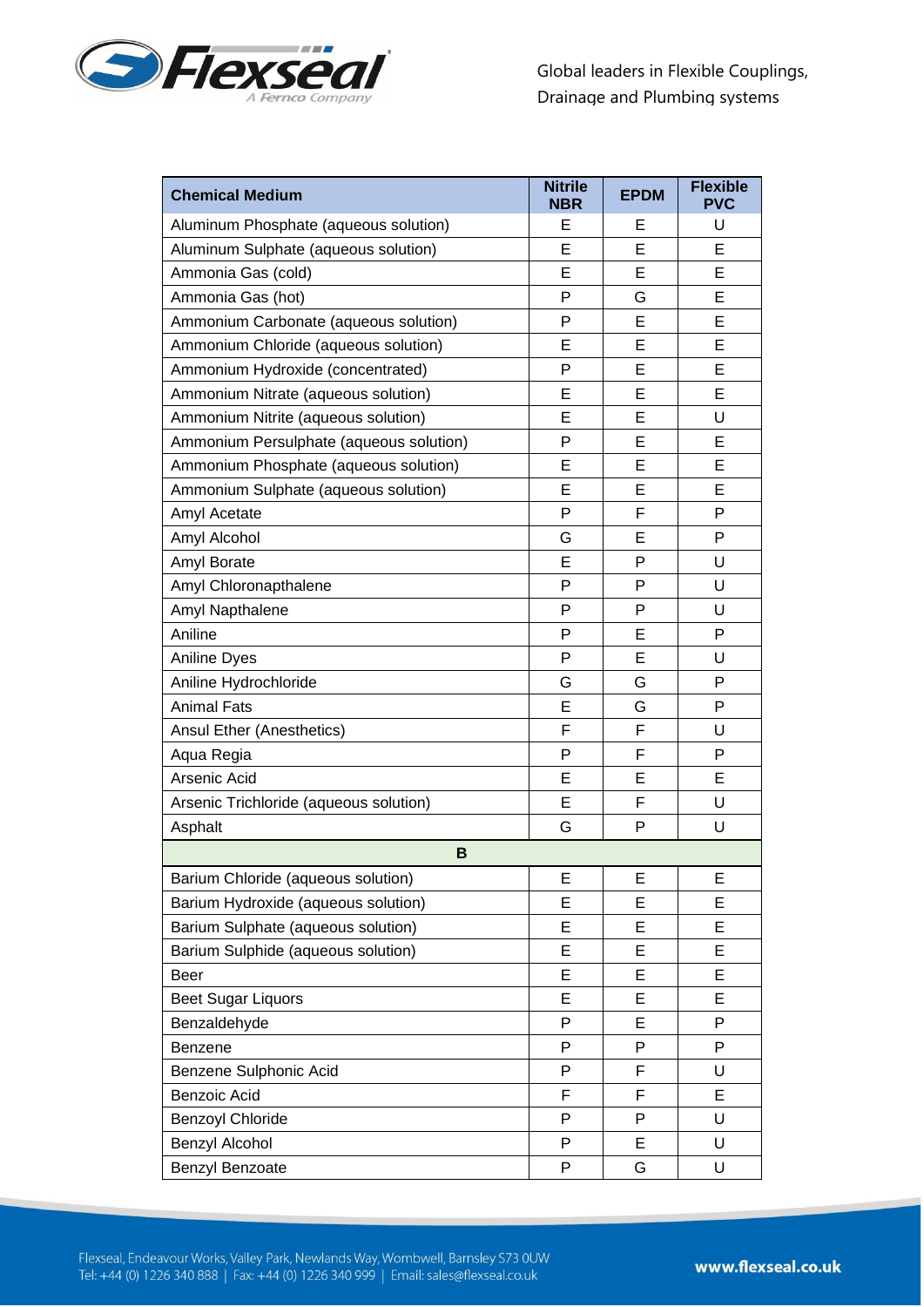

| <b>Chemical Medium</b>                  | <b>Nitrile</b><br><b>NBR</b> | <b>EPDM</b> | <b>Flexible</b><br><b>PVC</b> |
|-----------------------------------------|------------------------------|-------------|-------------------------------|
| <b>Benzyl Chloride</b>                  | P                            | P           | U                             |
| <b>Blast Furnace Gas</b>                | P                            | P           | U                             |
| <b>Bleach Solutions</b>                 | P                            | E           | G                             |
| <b>Borax</b>                            | G                            | E           | E                             |
| <b>Bordeaux Mixture</b>                 | G                            | E           | U                             |
| <b>Boric Acid</b>                       | E                            | E           | E                             |
| <b>Brine</b>                            | E                            | Е           | U                             |
| <b>Bromine Trifluoride</b>              | P                            | P           | U                             |
| <b>Bromine Water</b>                    | P                            | G           | P                             |
| Bromine (anhydrous)                     | P                            | P           | P                             |
| Bromobenzene                            | P                            | P           | F                             |
| <b>Butadiene</b>                        | P                            | F           | P                             |
| <b>Butane</b>                           | Е                            | P           | P                             |
| <b>Butter</b>                           | Е                            | E           | P                             |
| <b>Butyl Acetate</b>                    | P                            | F           | P                             |
| <b>Butyl Acrylate</b>                   | P                            | P           | U                             |
| <b>Butyl Alcohol</b>                    | E                            | G           | G                             |
| <b>Butyl Amine</b>                      | F                            | G           | U                             |
| <b>Butyl Benzoate</b>                   | P                            | G           | U                             |
| <b>Butyl Oleate</b>                     | P                            | G           | $\mathsf{P}$                  |
| <b>Butyl Stearate</b>                   | G                            | F           | F                             |
| $\mathbf c$                             |                              |             |                               |
| Calcium Acetate (aqueous solution)      | G                            | E           | U                             |
| Calcium Chloride (aqueous solution)     | E                            | Е           | Е                             |
| Calcium Hydroxide (aqueous solution)    | E                            | E           | E                             |
| Calcium Hypochlorite (aqueous solution) | G                            | E           | G                             |
| Calcium Nitrate (aqueous solution)      | E                            | E           | E                             |
| Calcium Sulphide (aqueous solution)     | E                            | Е           | U                             |
| Cane Sugar Liquors                      | E                            | E           | U                             |
| Carbolic Acid                           | P                            | G           | U                             |
| <b>Carbon Dioxide</b>                   | E                            | G           | E                             |
| Carbon Monoxide                         | E                            | E           | E                             |
| Carbon Tetrachloride                    | F                            | P           | $\mathsf{P}$                  |
| Carbonic Acid                           | G                            | E           | E                             |
| Castor Oil                              | E                            | G           | U                             |
| Cellosolve                              | P                            | G           | U                             |
| Cellosolve Acetate                      | P                            | G           | U                             |
| Chlorine (Dry)                          | P                            | P           | P                             |
| Chlorine (Wet)                          | P                            | F           | P                             |
| <b>Chlorine Dioxide</b>                 | P                            | F           | U                             |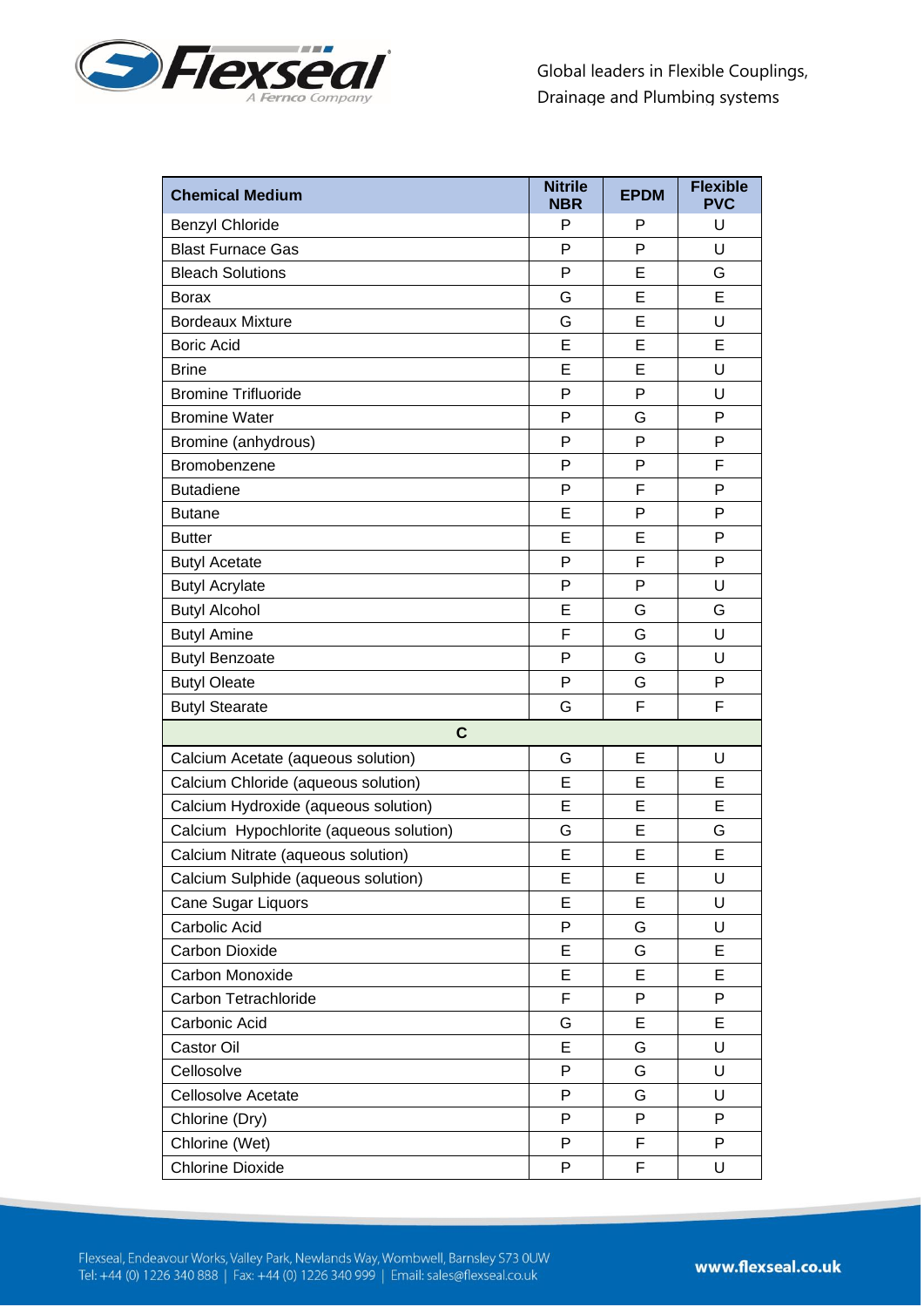

| <b>Chemical Medium</b>             | <b>Nitrile</b><br><b>NBR</b> | <b>EPDM</b> | <b>Flexible</b><br><b>PVC</b> |
|------------------------------------|------------------------------|-------------|-------------------------------|
| <b>Chlorine Trifluoride</b>        | P                            | Р           | U                             |
| Chloroacetic Acid                  | P                            | E           | F                             |
| Chloroacetone                      | P                            | E           | U                             |
| Chlorobenzene                      | P                            | P           | P                             |
| Chlorobromomethane                 | P                            | G           | U                             |
| Chloroform                         | P                            | P           | P                             |
| Chlorotoluene                      | P                            | Р           | U                             |
| Chromic Acid                       | P                            | F           | P                             |
| <b>Citric Acid</b>                 | E                            | E           | E                             |
| Coconut Oil                        | E                            | F           | P                             |
| Cod Liver Oil                      | E                            | E           | P                             |
| Coke Oven Gas                      | P                            | P           | U                             |
| Copper Acetate (aqueous solution)  | G                            | E           | U                             |
| Copper Chloride (aqueous solution) | E                            | E           | E                             |
| Copper Cyanide (aqueous solution)  | E                            | E           | E                             |
| Copper Sulphate (aqueous solution) | E                            | E           | E                             |
| <b>Cottonseed Oil</b>              | E                            | G           | F                             |
| Creosote (Coal Tar)                | E                            | P           | U                             |
| Cyclohexane                        | Е                            | Р           | G                             |
| Cyclohexanol                       | F                            | F           | P                             |
| Cyclohexanone                      | P                            | G           | P                             |
| D                                  |                              |             |                               |
| Decalin                            | P                            | P           | E                             |
| Decane                             | Ε                            | P           | U                             |
| <b>Detergent Solutions</b>         | E                            | E           | E                             |
| Diacetone                          | P                            | E           | U                             |
| Diacetone Alcohol                  | P                            | E           | U                             |
| Dibenzyl Ether                     | P                            | G           | U                             |
| <b>Dibutyl Ether</b>               | P                            | F           | U                             |
| <b>Dibutyl Phthalate</b>           | P                            | G           | P                             |
| Dibutyl Sebacate                   | P                            | G           | P                             |
| Dicyclohexylamine                  | F                            | P           | U                             |
| Diesel Oil                         | Е                            | P           | P                             |
| Diethyl Benzene                    | P                            | P           | P                             |
| Diethylamine                       | G                            | G           | P                             |
| Diethylene Glycol                  | E                            | E           | U                             |
| Diisobutylene                      | G                            | P           | U                             |
| Diisopropyl Benzene                | P                            | P           | U                             |
| Diisopropyl Ketone                 | P                            | E           | U                             |
| Dimethyl Formamide                 | G                            | G           | F                             |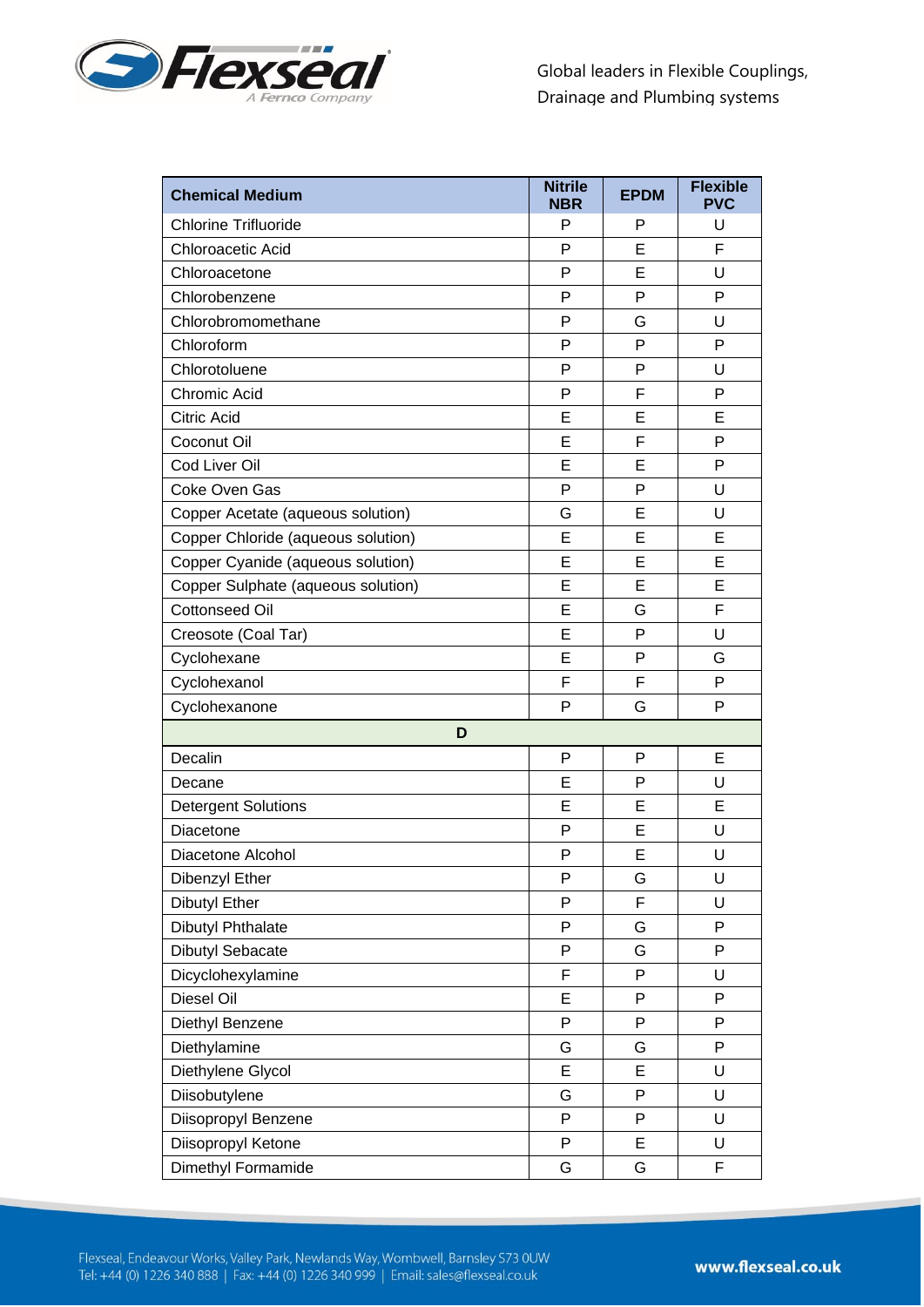

| <b>Chemical Medium</b>             | <b>Nitrile</b><br><b>NBR</b> | <b>EPDM</b> | <b>Flexible</b><br><b>PVC</b> |
|------------------------------------|------------------------------|-------------|-------------------------------|
| Dimethyl Phthalate                 | P                            | G           | P                             |
| Dinitrotoluene                     | P                            | P           | U                             |
| Dioxane                            | P                            | G           | U                             |
| Dioxolane                          | P                            | G           | U                             |
| E                                  |                              |             |                               |
| Epichlorohydrin                    | P                            | G           | U                             |
| Ethane                             | Е                            | P           | U                             |
| <b>Ethyl Acetate</b>               | P                            | G           | P                             |
| Ethyl Acetoacetate                 | P                            | G           | P                             |
| <b>Ethyl Acrylate</b>              | P                            | G           | P                             |
| Ethyl Alcohol                      | E                            | E           | F                             |
| <b>Ethyl Benzoate</b>              | P                            | E           | P                             |
| <b>Ethyl Cellosolve</b>            | P                            | P           | U                             |
| Ethyl Chlorocarbonate              | P                            | G           | U                             |
| Ethyl Chloroformate                | P                            | G           | U                             |
| <b>Ethyl Formate</b>               | P                            | G           | U                             |
| Ethylene                           | E                            | G           | U                             |
| Ethylene Chlorohydrin              | P                            | G           | P                             |
| <b>Ethylene Glycol</b>             | Е                            | E           | E                             |
| <b>Ethylene Oxide</b>              | P                            | F           | P                             |
| F                                  |                              |             |                               |
| <b>Fatty Acids</b>                 | G                            | F           | P                             |
| Ferric Chloride (aqueous solution) | E                            | E           | E                             |
| Ferric Nitrate (aqueous solution)  | E                            | E           | E                             |
| Ferric Sulfate (aqueous solution)  | E                            | E           | E                             |
| Fish Oil                           | E                            | P           | P                             |
| Fluorine (Liquid)                  | P                            | P           | P                             |
| Fluorobenzene                      | P                            | P           | U                             |
| Fluoroboric Acid                   | E                            | E           | E                             |
| Fluorolube                         | E                            | E           | U                             |
| Formaldehyde (RT)                  | F                            | E           | F                             |
| Formic Acid                        | G                            | E           | G                             |
| Fuel Oil                           | E                            | P           | P                             |
| <b>Fumaric Acid</b>                | E                            | G           | U                             |
| G                                  |                              |             |                               |
| Gallic Acid                        | G                            | G           | G                             |
| Gelatin                            | E                            | E           | U                             |
| Glucose                            | E                            | E           | E                             |
| Glycerin                           | E                            | E           | E                             |
| Glycol                             | E                            | E           | E                             |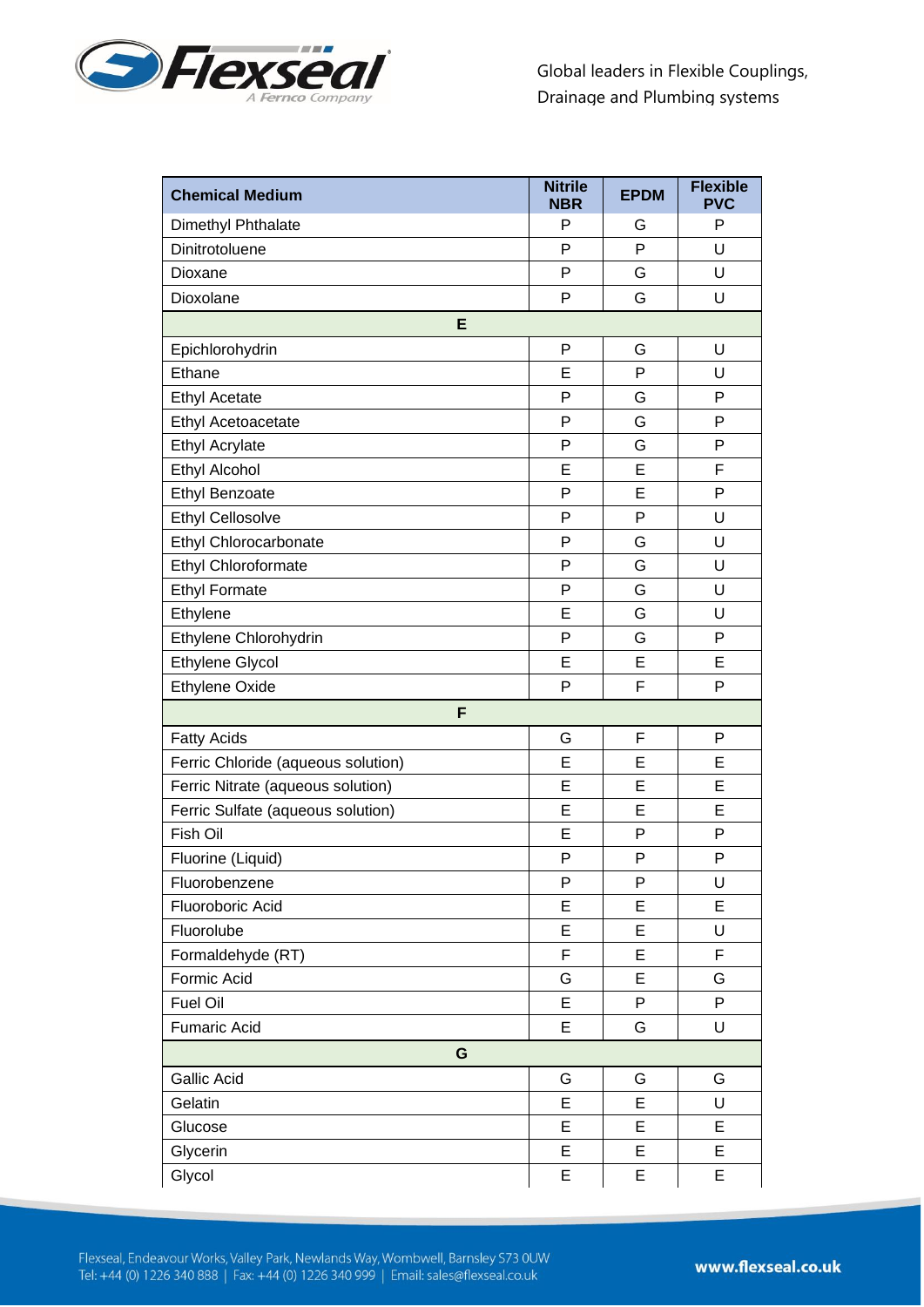

| н<br>P<br>P<br>Е<br>Hexane<br>F<br>F<br>Hexyl Alcohol<br>F<br><b>Hydraulic Oils</b><br>P<br>P<br>Е<br>U<br>Hydrazine<br>G<br>Е<br>E<br>Hydrobromic Acid<br>P<br>G<br>E<br>U<br>Hydrobromic Acid 40%<br>P<br>E<br>E<br>F<br>Hydrochloric Acid (Cold) 37%<br>F<br>Hydrochloric Acid (Hot) 37%<br>P<br>Е<br>Hydrocyanic Acid<br>E<br>E<br>G<br>P<br>F<br>P<br>Hydrofluoric Acid (Conc.) Cold<br>Hydrofluoric Acid (Conc.) Hot<br>P<br>P<br>P<br>F<br>P<br>Hydrofluoric Acid-Anhydrous<br>P<br>E<br>E<br>E<br>Hydrogen Gas<br>Hydrogen Peroxide (90%)<br>P<br>G<br>E<br>E<br>P<br>E<br>Hydrogen Sulphide (Wet) Cold<br>P<br>E<br>E<br>Hydrogen Sulphide (Wet) Hot<br>E<br>Hydroquinone<br>F<br>G<br>Hypochlorous Acid<br>P<br>G<br>Е<br>ı<br>P<br>Iodine Pentafluoride<br>P<br>U<br>E<br><b>Isobutyl Alcohol</b><br>G<br>G<br>P<br>P<br>Isooctane<br>Е<br>F<br>P<br>U<br>Isophorone<br>P<br>Isopropyl Acetate<br>P<br>G<br>Isopropyl Alcohol<br>E<br>F<br>G<br>P<br>Isopropyl Chloride<br>P<br>U<br>U<br><b>Isopropyl Ether</b><br>P<br>G<br>K<br>P<br>P<br>Kerosene<br>Е<br>L<br>Lactic Acid (Cold)<br>Е<br>Е<br>E<br>U<br>Lactic Acid (Hot)<br>P<br>P<br>P<br>Е<br>G<br>Lard<br>Lavender Oil<br>P<br>G<br>U<br>Lead Acetate (aqueous solution)<br>E<br>E<br>G<br>Lead Nitrate (aqueous solution)<br>E<br>E<br>U<br>Lead Sulphurate (aqueous solution)<br>E<br>G<br>U | <b>Chemical Medium</b> | <b>Nitrile</b><br><b>NBR</b> | <b>EPDM</b> | <b>Flexible</b><br><b>PVC</b> |
|--------------------------------------------------------------------------------------------------------------------------------------------------------------------------------------------------------------------------------------------------------------------------------------------------------------------------------------------------------------------------------------------------------------------------------------------------------------------------------------------------------------------------------------------------------------------------------------------------------------------------------------------------------------------------------------------------------------------------------------------------------------------------------------------------------------------------------------------------------------------------------------------------------------------------------------------------------------------------------------------------------------------------------------------------------------------------------------------------------------------------------------------------------------------------------------------------------------------------------------------------------------------------------------------------------------------------------------------------------------------|------------------------|------------------------------|-------------|-------------------------------|
|                                                                                                                                                                                                                                                                                                                                                                                                                                                                                                                                                                                                                                                                                                                                                                                                                                                                                                                                                                                                                                                                                                                                                                                                                                                                                                                                                                    |                        |                              |             |                               |
|                                                                                                                                                                                                                                                                                                                                                                                                                                                                                                                                                                                                                                                                                                                                                                                                                                                                                                                                                                                                                                                                                                                                                                                                                                                                                                                                                                    |                        |                              |             |                               |
|                                                                                                                                                                                                                                                                                                                                                                                                                                                                                                                                                                                                                                                                                                                                                                                                                                                                                                                                                                                                                                                                                                                                                                                                                                                                                                                                                                    |                        |                              |             |                               |
|                                                                                                                                                                                                                                                                                                                                                                                                                                                                                                                                                                                                                                                                                                                                                                                                                                                                                                                                                                                                                                                                                                                                                                                                                                                                                                                                                                    |                        |                              |             |                               |
|                                                                                                                                                                                                                                                                                                                                                                                                                                                                                                                                                                                                                                                                                                                                                                                                                                                                                                                                                                                                                                                                                                                                                                                                                                                                                                                                                                    |                        |                              |             |                               |
|                                                                                                                                                                                                                                                                                                                                                                                                                                                                                                                                                                                                                                                                                                                                                                                                                                                                                                                                                                                                                                                                                                                                                                                                                                                                                                                                                                    |                        |                              |             |                               |
|                                                                                                                                                                                                                                                                                                                                                                                                                                                                                                                                                                                                                                                                                                                                                                                                                                                                                                                                                                                                                                                                                                                                                                                                                                                                                                                                                                    |                        |                              |             |                               |
|                                                                                                                                                                                                                                                                                                                                                                                                                                                                                                                                                                                                                                                                                                                                                                                                                                                                                                                                                                                                                                                                                                                                                                                                                                                                                                                                                                    |                        |                              |             |                               |
|                                                                                                                                                                                                                                                                                                                                                                                                                                                                                                                                                                                                                                                                                                                                                                                                                                                                                                                                                                                                                                                                                                                                                                                                                                                                                                                                                                    |                        |                              |             |                               |
|                                                                                                                                                                                                                                                                                                                                                                                                                                                                                                                                                                                                                                                                                                                                                                                                                                                                                                                                                                                                                                                                                                                                                                                                                                                                                                                                                                    |                        |                              |             |                               |
|                                                                                                                                                                                                                                                                                                                                                                                                                                                                                                                                                                                                                                                                                                                                                                                                                                                                                                                                                                                                                                                                                                                                                                                                                                                                                                                                                                    |                        |                              |             |                               |
|                                                                                                                                                                                                                                                                                                                                                                                                                                                                                                                                                                                                                                                                                                                                                                                                                                                                                                                                                                                                                                                                                                                                                                                                                                                                                                                                                                    |                        |                              |             |                               |
|                                                                                                                                                                                                                                                                                                                                                                                                                                                                                                                                                                                                                                                                                                                                                                                                                                                                                                                                                                                                                                                                                                                                                                                                                                                                                                                                                                    |                        |                              |             |                               |
|                                                                                                                                                                                                                                                                                                                                                                                                                                                                                                                                                                                                                                                                                                                                                                                                                                                                                                                                                                                                                                                                                                                                                                                                                                                                                                                                                                    |                        |                              |             |                               |
|                                                                                                                                                                                                                                                                                                                                                                                                                                                                                                                                                                                                                                                                                                                                                                                                                                                                                                                                                                                                                                                                                                                                                                                                                                                                                                                                                                    |                        |                              |             |                               |
|                                                                                                                                                                                                                                                                                                                                                                                                                                                                                                                                                                                                                                                                                                                                                                                                                                                                                                                                                                                                                                                                                                                                                                                                                                                                                                                                                                    |                        |                              |             |                               |
|                                                                                                                                                                                                                                                                                                                                                                                                                                                                                                                                                                                                                                                                                                                                                                                                                                                                                                                                                                                                                                                                                                                                                                                                                                                                                                                                                                    |                        |                              |             |                               |
|                                                                                                                                                                                                                                                                                                                                                                                                                                                                                                                                                                                                                                                                                                                                                                                                                                                                                                                                                                                                                                                                                                                                                                                                                                                                                                                                                                    |                        |                              |             |                               |
|                                                                                                                                                                                                                                                                                                                                                                                                                                                                                                                                                                                                                                                                                                                                                                                                                                                                                                                                                                                                                                                                                                                                                                                                                                                                                                                                                                    |                        |                              |             |                               |
|                                                                                                                                                                                                                                                                                                                                                                                                                                                                                                                                                                                                                                                                                                                                                                                                                                                                                                                                                                                                                                                                                                                                                                                                                                                                                                                                                                    |                        |                              |             |                               |
|                                                                                                                                                                                                                                                                                                                                                                                                                                                                                                                                                                                                                                                                                                                                                                                                                                                                                                                                                                                                                                                                                                                                                                                                                                                                                                                                                                    |                        |                              |             |                               |
|                                                                                                                                                                                                                                                                                                                                                                                                                                                                                                                                                                                                                                                                                                                                                                                                                                                                                                                                                                                                                                                                                                                                                                                                                                                                                                                                                                    |                        |                              |             |                               |
|                                                                                                                                                                                                                                                                                                                                                                                                                                                                                                                                                                                                                                                                                                                                                                                                                                                                                                                                                                                                                                                                                                                                                                                                                                                                                                                                                                    |                        |                              |             |                               |
|                                                                                                                                                                                                                                                                                                                                                                                                                                                                                                                                                                                                                                                                                                                                                                                                                                                                                                                                                                                                                                                                                                                                                                                                                                                                                                                                                                    |                        |                              |             |                               |
|                                                                                                                                                                                                                                                                                                                                                                                                                                                                                                                                                                                                                                                                                                                                                                                                                                                                                                                                                                                                                                                                                                                                                                                                                                                                                                                                                                    |                        |                              |             |                               |
|                                                                                                                                                                                                                                                                                                                                                                                                                                                                                                                                                                                                                                                                                                                                                                                                                                                                                                                                                                                                                                                                                                                                                                                                                                                                                                                                                                    |                        |                              |             |                               |
|                                                                                                                                                                                                                                                                                                                                                                                                                                                                                                                                                                                                                                                                                                                                                                                                                                                                                                                                                                                                                                                                                                                                                                                                                                                                                                                                                                    |                        |                              |             |                               |
|                                                                                                                                                                                                                                                                                                                                                                                                                                                                                                                                                                                                                                                                                                                                                                                                                                                                                                                                                                                                                                                                                                                                                                                                                                                                                                                                                                    |                        |                              |             |                               |
|                                                                                                                                                                                                                                                                                                                                                                                                                                                                                                                                                                                                                                                                                                                                                                                                                                                                                                                                                                                                                                                                                                                                                                                                                                                                                                                                                                    |                        |                              |             |                               |
|                                                                                                                                                                                                                                                                                                                                                                                                                                                                                                                                                                                                                                                                                                                                                                                                                                                                                                                                                                                                                                                                                                                                                                                                                                                                                                                                                                    |                        |                              |             |                               |
|                                                                                                                                                                                                                                                                                                                                                                                                                                                                                                                                                                                                                                                                                                                                                                                                                                                                                                                                                                                                                                                                                                                                                                                                                                                                                                                                                                    |                        |                              |             |                               |
|                                                                                                                                                                                                                                                                                                                                                                                                                                                                                                                                                                                                                                                                                                                                                                                                                                                                                                                                                                                                                                                                                                                                                                                                                                                                                                                                                                    |                        |                              |             |                               |
|                                                                                                                                                                                                                                                                                                                                                                                                                                                                                                                                                                                                                                                                                                                                                                                                                                                                                                                                                                                                                                                                                                                                                                                                                                                                                                                                                                    |                        |                              |             |                               |
|                                                                                                                                                                                                                                                                                                                                                                                                                                                                                                                                                                                                                                                                                                                                                                                                                                                                                                                                                                                                                                                                                                                                                                                                                                                                                                                                                                    |                        |                              |             |                               |
|                                                                                                                                                                                                                                                                                                                                                                                                                                                                                                                                                                                                                                                                                                                                                                                                                                                                                                                                                                                                                                                                                                                                                                                                                                                                                                                                                                    |                        |                              |             |                               |
|                                                                                                                                                                                                                                                                                                                                                                                                                                                                                                                                                                                                                                                                                                                                                                                                                                                                                                                                                                                                                                                                                                                                                                                                                                                                                                                                                                    |                        |                              |             |                               |
|                                                                                                                                                                                                                                                                                                                                                                                                                                                                                                                                                                                                                                                                                                                                                                                                                                                                                                                                                                                                                                                                                                                                                                                                                                                                                                                                                                    |                        |                              |             |                               |
|                                                                                                                                                                                                                                                                                                                                                                                                                                                                                                                                                                                                                                                                                                                                                                                                                                                                                                                                                                                                                                                                                                                                                                                                                                                                                                                                                                    |                        |                              |             |                               |
|                                                                                                                                                                                                                                                                                                                                                                                                                                                                                                                                                                                                                                                                                                                                                                                                                                                                                                                                                                                                                                                                                                                                                                                                                                                                                                                                                                    | Linoleic Acid          | G                            | P           | P                             |
| <b>Linseed Oil</b><br>E<br>F<br>P                                                                                                                                                                                                                                                                                                                                                                                                                                                                                                                                                                                                                                                                                                                                                                                                                                                                                                                                                                                                                                                                                                                                                                                                                                                                                                                                  |                        |                              |             |                               |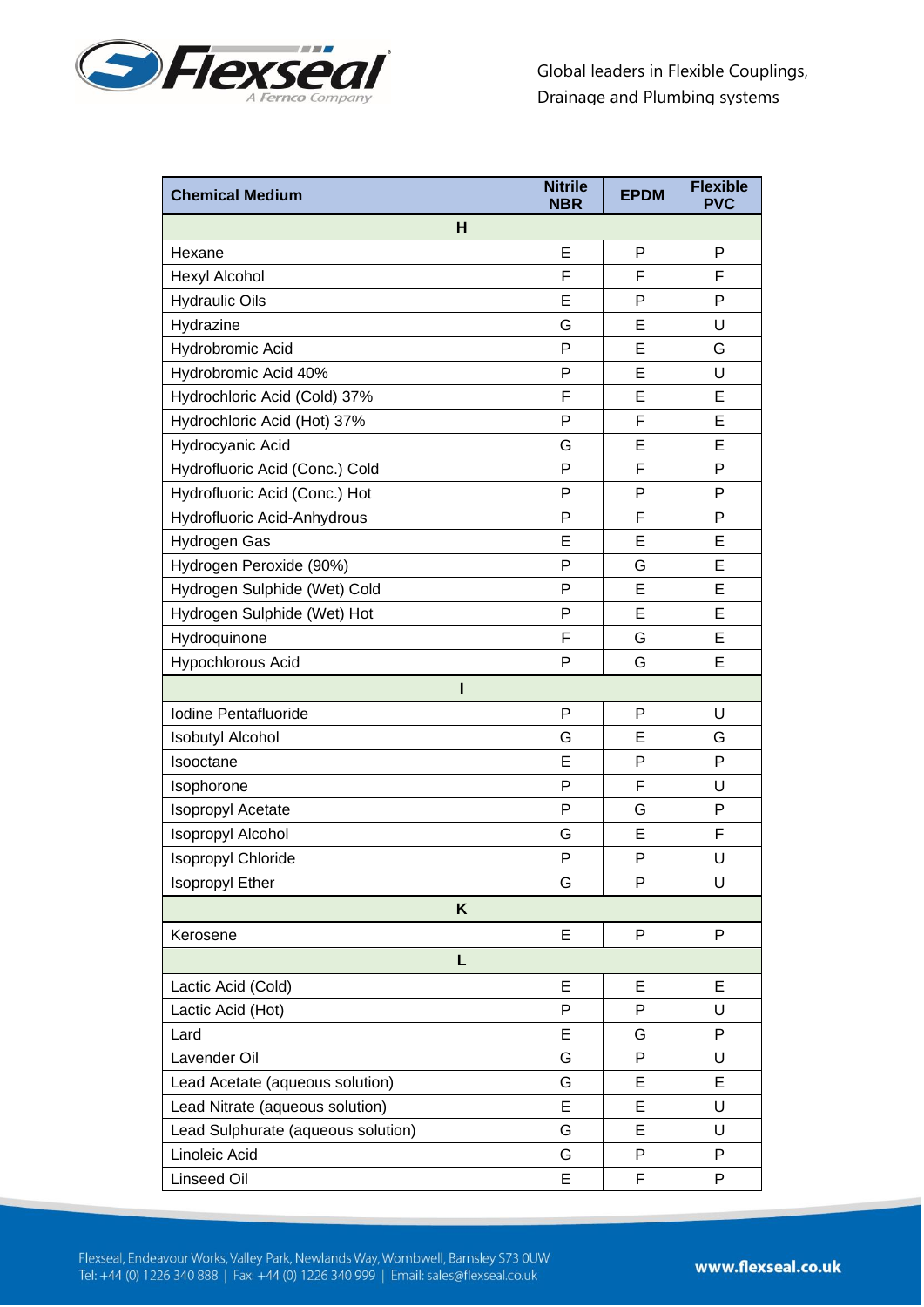

| <b>Chemical Medium</b>                 | <b>Nitrile</b><br><b>NBR</b> | <b>EPDM</b> | <b>Flexible</b><br><b>PVC</b> |
|----------------------------------------|------------------------------|-------------|-------------------------------|
| Lubricating Oils (Petroleum)           | Е                            | P           | P                             |
| M                                      |                              |             |                               |
| Magnesium Chloride (aqueous solution)  | E                            | E           | E                             |
| Magnesium Hydroxide (aqueous solution) | G                            | Е           | Е                             |
| Magnesium Sulphate (aqueous solution)  | Е                            | E           | E                             |
| <b>Malic Acid</b>                      | E                            | G           | E                             |
| Mercury                                | E                            | E           | E                             |
| Mercury Chloride (aqueous solution)    | E                            | E           | P                             |
| Methane                                | E                            | P           | U                             |
| Methyl Acetate                         | P                            | Е           | U                             |
| Methyl Acrylate                        | P                            | G           | U                             |
| Methyl Alcohol                         | E                            | E           | E                             |
| <b>Mineral Oil</b>                     | E                            | F           | P                             |
| Mono chlorobenzene                     | P                            | P           | U                             |
| N                                      |                              |             |                               |
| Naphtha                                | G                            | P           | F                             |
| Naphthalene                            | P                            | P           | P                             |
| Naphthenic Acid                        | G                            | P           | U                             |
| <b>Natural Gas</b>                     | E                            | P           | E                             |
| Nickel Acetate (aqueous solution)      | G                            | E           | U                             |
| Nickel Chloride (aqueous solution)     | E                            | E           | E                             |
| Nickel Sulphate (aqueous solution)     | E                            | E           | E                             |
| Nitric Acid (Conc.)                    | P                            | P           | P                             |
| Nitric Acid (Dilute)                   | P                            | G           | F                             |
| Nitric Acid- Fuming                    | P                            | P           | P                             |
| Nitrobenzene                           | P                            | Е           | P                             |
| Nitroethane                            | P                            | G           | U                             |
| Nitrogen                               | E                            | E           | E                             |
| Nitromethane                           | P                            | G           | U                             |
| $\mathbf{o}$                           |                              |             |                               |
| Octadecane                             | E                            | P           | U                             |
| Oleic Acid                             | F                            | P           | F                             |
| Olive Oil                              | E                            | G           | P                             |
| <b>Oxalic Acid</b>                     | G                            | E           | E                             |
| Oxygen-Cold                            | G                            | E           | E                             |
| Ozone                                  | P                            | Е           | F                             |
| P                                      |                              |             |                               |
| Peanut Oil                             | Е                            | F           | P                             |
| Perchloric Acid                        | P                            | G           | P                             |
| Petroleum-Above 120°C                  | P                            | P           | P                             |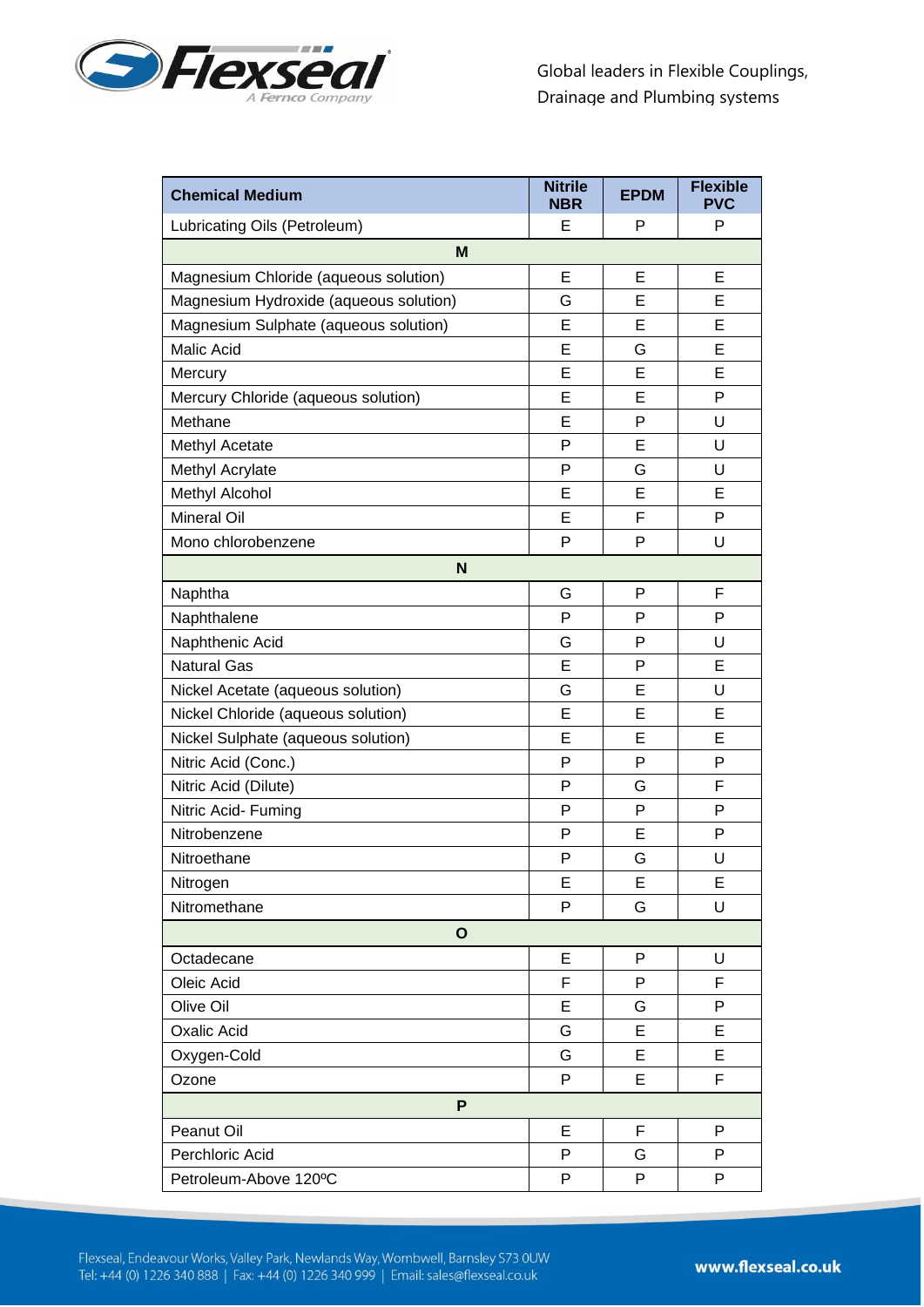

| <b>Chemical Medium</b>                     | <b>Nitrile</b><br><b>NBR</b> | <b>EPDM</b> | <b>Flexible</b><br><b>PVC</b> |
|--------------------------------------------|------------------------------|-------------|-------------------------------|
| Petroleum-Below 120°C                      | Е                            | P           | P                             |
| Phenylbenzene                              | P                            | P           | U                             |
| Phenyl Hydrazine                           | P                            | G           | P                             |
| Phosphoric Acid-20%                        | G                            | E           | Е                             |
| Phosphoric Acid-45%                        | P                            | E           | Е                             |
| Phosphorus Trichloride                     | P                            | Е           | P                             |
| Potassium Acetate (aqueous solution)       | G                            | E           | U                             |
| Potassium Chloride (aqueous solution)      | E                            | E           | E                             |
| Potassium Cupro Cyanide (aqueous solution) | Е                            | E           | U                             |
| Potassium Cyanide (aqueous solution)       | E                            | E           | E                             |
| Potassium Dichromate (aqueous solution)    | E                            | E           | E                             |
| Potassium Hydroxide (aqueous solution)     | G                            | E           | E                             |
| Potassium Nitrate (aqueous solution)       | E                            | E           | E                             |
| Potassium Sulphate (aqueous solution)      | E                            | E           | E                             |
| Propane                                    | Е                            | P           | Е                             |
| Propyl Alcohol                             | Е                            | E           | F                             |
| <b>Propyl Nitrate</b>                      | P                            | G           | U                             |
| Propylene                                  | P                            | P           | U                             |
| Propylene Oxide                            | P                            | G           | F                             |
| Pyridine                                   | P                            | G           | U                             |
| R                                          |                              |             |                               |
| Radiation                                  | F                            | G           | U                             |
| Rapeseed Oil                               | G                            | E           | P                             |
| S                                          |                              |             |                               |
| Salicylic Acid                             | G                            | E           | U                             |
| Salt Water                                 | E                            | Е           | Е                             |
| <b>Silicate Esters</b>                     | G                            | P           | U                             |
| <b>Silicone Greases</b>                    | E                            | E           | U                             |
| Silicone Oils                              | Е                            | Е           | U                             |
| <b>Silver Nitrate</b>                      | G                            | Е           | Е                             |
| Soap Solutions                             | E                            | E           | E                             |
| Sodium Acetate (aqueous solution)          | G                            | Е           | Е                             |
| Sodium Bicarbonate (aqueous solution)      | E                            | E           | E                             |
| Sodium Bisulfite (aqueous solution)        | E                            | E           | E                             |
| Sodium Borate (aqueous solution)           | E                            | E           | U                             |
| Sodium Carbonate (aqueous solution)        | E                            | E           | Е                             |
| Sodium Chloride (aqueous solution)         | E                            | E           | E                             |
| Sodium Cyanide (aqueous solution)          | E                            | E           | E                             |
| Sodium Hydroxide (aqueous solution)        | G                            | E           | G                             |
| Sodium Hypochlorite (aqueous solution)     | G                            | G           | E                             |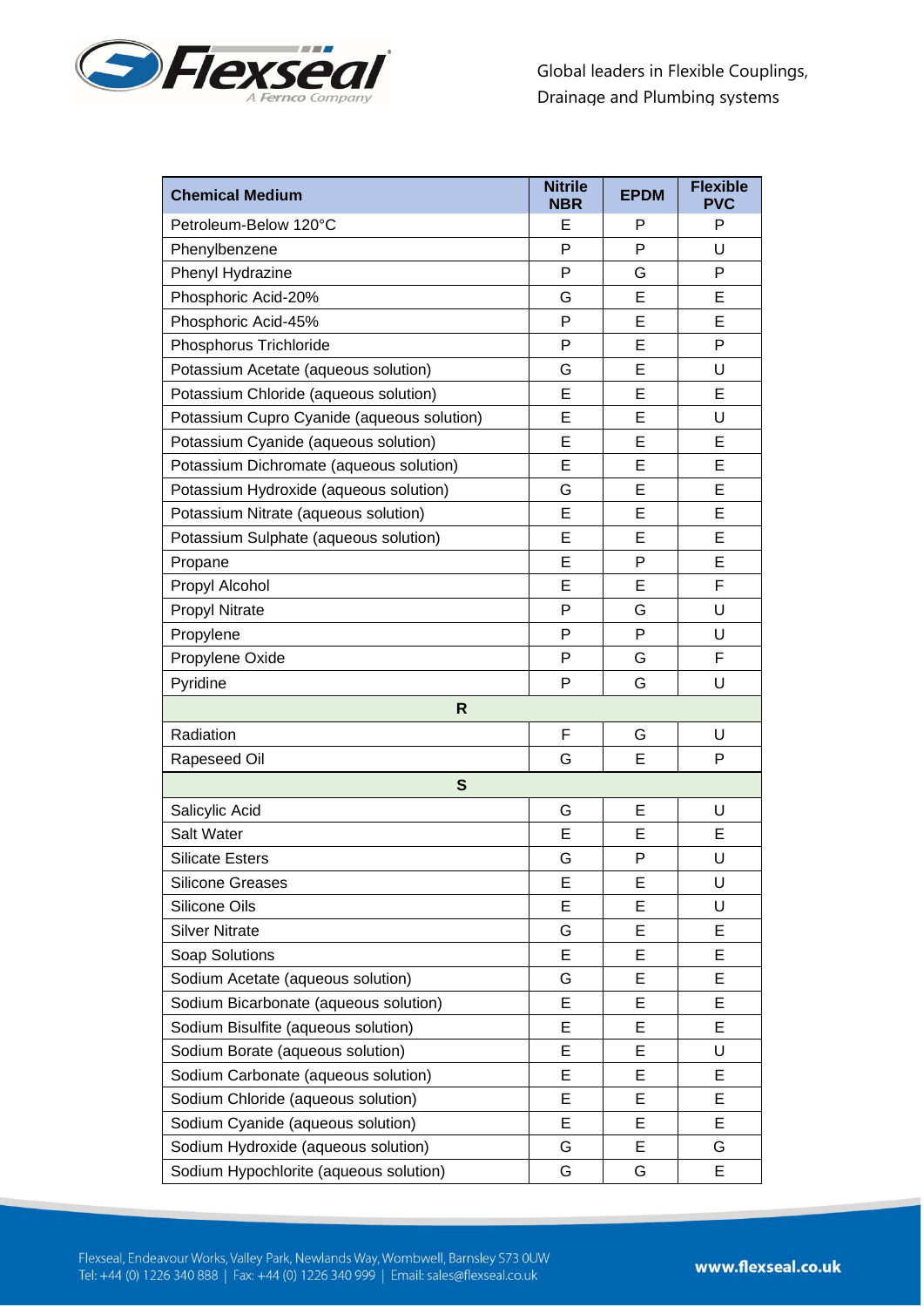

| <b>Chemical Medium</b>                  | <b>Nitrile</b><br><b>NBR</b> | <b>EPDM</b> | <b>Flexible</b><br><b>PVC</b> |
|-----------------------------------------|------------------------------|-------------|-------------------------------|
| Sodium Metaphosphate (aqueous solution) | Е                            | E           | U                             |
| Sodium Nitrate (aqueous solution)       | G                            | E           | E                             |
| Sodium Peroxide (aqueous solution)      | G                            | E           | U                             |
| Sodium Phosphate (aqueous solution)     | E                            | E           | U                             |
| Sodium Silicate (aqueous solution)      | E                            | E           | U                             |
| Sodium Sulphate (aqueous solution)      | E                            | E           | E                             |
| Soybean Oil                             | E                            | F           | P                             |
| Stannic Chloride (aqueous solution)     | E                            | E           | E                             |
| Stannous Chloride (aqueous solution)    | E                            | E           | E                             |
| <b>Stearic Acid</b>                     | G                            | G           | G                             |
| <b>Styrene</b>                          | P                            | P           | U                             |
| <b>Sucrose Solution</b>                 | Е                            | E           | U                             |
| Sulphur                                 | P                            | E           | Е                             |
| Sulphur Dioxide (Dry)                   | P                            | E           | E                             |
| Sulphur Dioxide (Wet)                   | P                            | E           | P                             |
| Sulphur Hexafluoride                    | G                            | E           | U                             |
| <b>Sulphur Trioxide</b>                 | P                            | G           | E                             |
| Sulphuric Acid (20%)                    | P                            | P           | G                             |
| Sulphuric Acid (Conc.)                  | P                            | F           | P                             |
| Sulphuric Acid (Dilute)                 | F                            | G           | G                             |
| Sulphurous Acid                         | G                            | G           | E                             |
| T                                       |                              |             |                               |
| <b>Tannic Acid</b>                      | E                            | E           | E                             |
| Tar, Bituminous                         | G                            | F           | P                             |
| <b>Tartaric Acid</b>                    | E                            | G           | Е                             |
| <b>Titanium Tetrachloride</b>           | G                            | P           | P                             |
| Toluene                                 | P                            | P           | P                             |
| <b>Toluene Diisocyanate</b>             | P                            | G           | U                             |
| Trichloroethane                         | P                            | P           | P                             |
| Trinitrotoluene                         | P                            | P           | P                             |
| Turpentine                              | E                            | P           | G                             |
| $\mathbf{V}$                            |                              |             |                               |
| Vegetable Oils                          | E                            | F           | P                             |
| Vinyl Chloride                          | P                            | P           | U                             |
| W                                       |                              |             |                               |
| Water                                   | E                            | E           | E                             |
| Whiskey, Wines                          | E                            | E           | E                             |
| Wood Oil                                | E                            | P           | U                             |
| $\boldsymbol{\mathsf{X}}$               |                              |             |                               |
| Xylene                                  | P                            | P           | P                             |